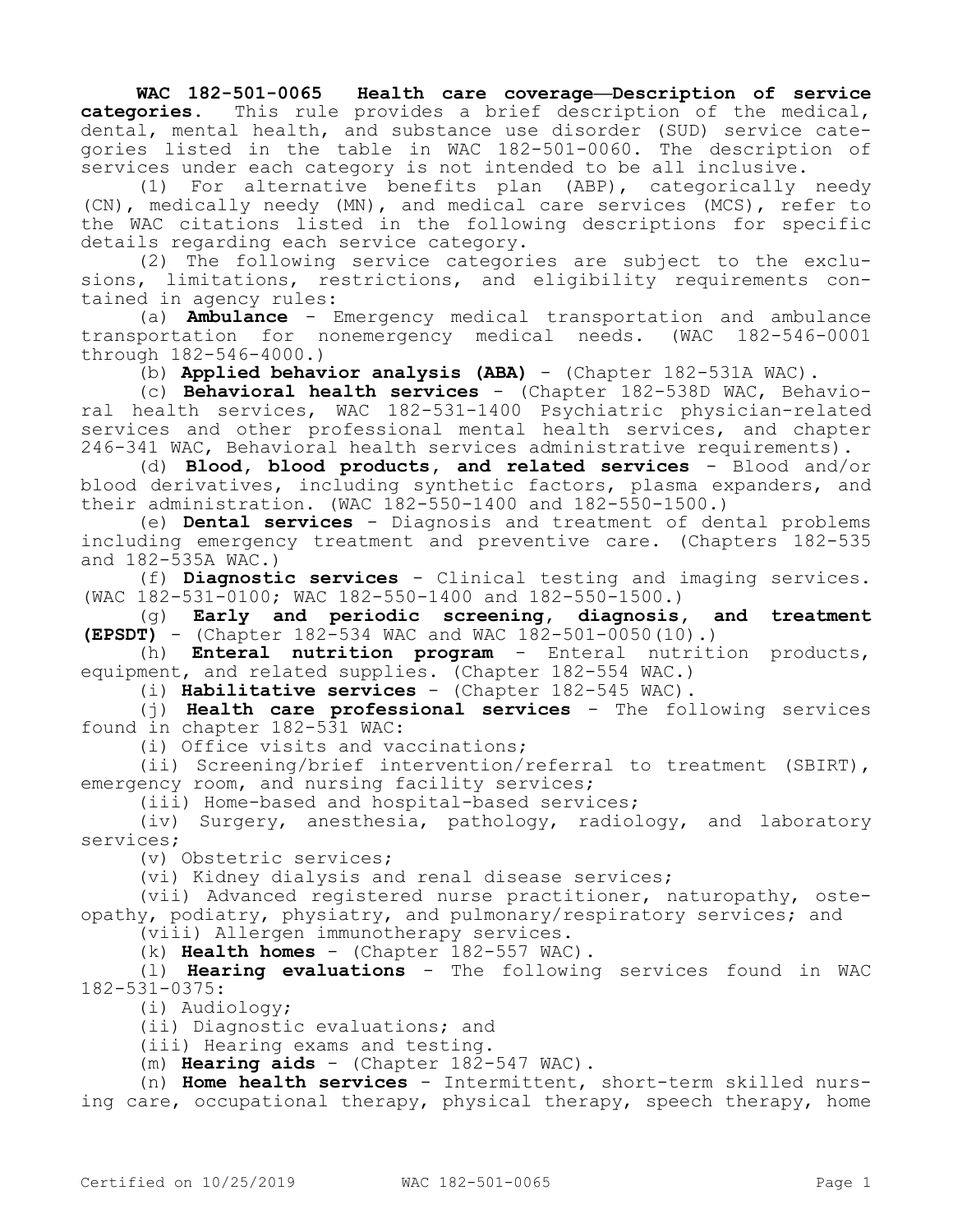infusion therapy, and health aide services, provided in the home. (WAC 182-551-2000 through 182-551-2220.)

(o) **Home infusion therapy/parenteral nutrition program** - Supplies and equipment necessary for parenteral infusion of therapeutic agents. (Chapter 182-553 WAC.)

(p) **Hospice services** - Physician services, skilled nursing care, medical social services, counseling services for client and family, drugs, medications (including biologicals), medical equipment and supplies needed for palliative care, home health aide, homemaker, personal care services, medical transportation, respite care, and brief inpatient care. This benefit also includes services rendered in a hospice care center and pediatric palliative care services. (WAC 182-551-1210 through 182-551-1850.)

(q) **Hospital services—Inpatient/outpatient** - Emergency room; hospital room and board (includes nursing care); inpatient services, supplies, equipment, and prescription drugs; surgery, anesthesia; diagnostic testing, laboratory work, blood/blood derivatives; radiation and imaging treatment and diagnostic services; and outpatient or day surgery, and obstetrical services. (Chapter 182-550 WAC.)

(r) **Intermediate care facility/services for persons with intellectual disabilities** - Habilitative training, health-related care, supervision, and residential care. (Chapter 388-835 WAC.)

(s) **Maternity care and delivery services** - Community health nurse visits, nutrition visits, behavioral health visits, midwife services, maternity and infant case management services, family planning services and community health worker visits. (WAC 182-533-0330.)

(t) **Medical equipment, supplies, and appliances** - Medical equipment and appliances, including wheelchairs, hospital beds, respiratory equipment; casts, splints, crutches, trusses, and braces. Medical supplies, including antiseptics, germicides, bandages, dressings, tape, blood monitoring/testing supplies, braces, belts, supporting devices, decubitus care products, ostomy supplies, syringes, needles, and urological supplies. (Chapter 182-543 WAC.)

(u) **Medical nutrition therapy** – Outpatient medical nutrition therapy and associated follow-ups. (Chapter 182-555 WAC.)

(v) **Nursing facility services** - Nursing, therapies, dietary, and daily care services delivered in a licensed nursing facility. (Chapter 388-97 WAC.)

(w) **Organ transplants** - Solid organs, e.g., heart, kidney, liver, lung, pancreas, and small bowel; bone marrow and peripheral stem cell; skin grafts; and corneal transplants. (WAC 182-550-1900 and 182-556-0400.)

(x) **Orthodontic services** - (Chapter 182-535A WAC).

(y) **Out-of-state services** - (WAC 182-502-0120).

(z) **Outpatient rehabilitation services (OT, PT, ST)** - Evaluations, assessments, and treatment. (WAC 182-545-200.)

(aa) **Personal care services** - Assistance with activities of daily living (e.g., bathing, dressing, eating, managing medications) and routine household chores (e.g., meal preparation, housework, essential shopping, transportation to medical services). (Chapters 388-106 and 388-845 WAC.)

(bb) **Prescription drugs** - Outpatient drugs (including in nursing facilities), both generic and brand name; drug devices and supplies; some over-the-counter drugs; oral, topical, injectable drugs; vaccines, immunizations, and biologicals; and family planning drugs, devices, and supplies. (WAC 182-530-2000.) Additional coverage for medi